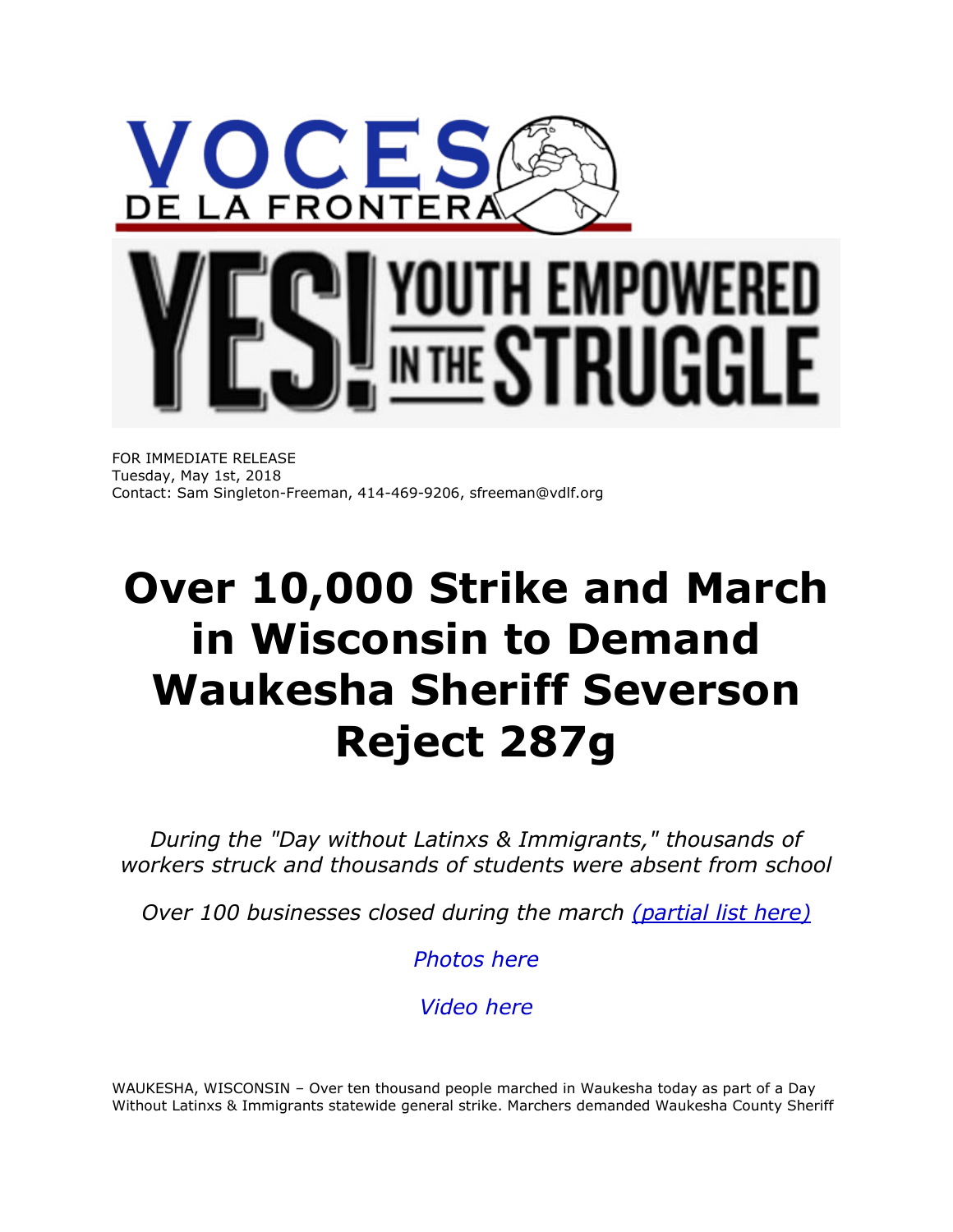Eric Severson not turn his deputies into ICE agents through the 287g program. Across the US, dozens of cities are holding marches today to protest the Trump Administration's cruel crackdown on immigrant communities.

Over 100 businesses closed during the time of the march, [\(partial list here\),](https://voces.ourpowerbase.net/sites/all/modules/civicrm/extern/url.php?u=1365&qid=1970970) thousands of students affiliated with Voces' student arm Youth Empowered in the Struggle at dozens of schools in Waukesha, Milwaukee, Racine, and elsewhere left class, and buses came to Waukesha from over 12 cities (list [here\).](https://voces.ourpowerbase.net/sites/all/modules/civicrm/extern/url.php?u=1359&qid=1970970) Marchers rallied at Cutler Park in Waukesha before marching to the Waukesha County Courthouse, where speakers addressed the crowd. Elected officials and candidates including Randy Bryce joined the march. Marchers carried an enormous 100 yard banner visible from the air that read "They Tried to Bury Us, They Didn't Know We Were Seeds."

"I was a teacher at Waukesha North High School for 38 years," said **Diane Voit, representative atlarge to the Waukesha Board of Education**. "Students do not need the fear and anxiety that our current immigration policies add. That is not the learning environment in which you can become the best that you can be. They deserve better from our community – they deserve to feel safe. We urge Sheriff Severson, as a parent, to consider the fear of the children who don't want to be separated from their parents. We urge him not to implement 287g. My grandparents came to America as immigrants for a better life, as did so many of your parents and grandparents. I firmly believe that immigrants make America great."

"Exactly one year ago, some of us found ourselves marching to the courthouse chanting and fighting for our rights, so that 287g wouldn't be implemented in Milwaukee," said **Eduardo Castro, a junior at Riverside University High School in Milwaukee**, and a leader with Voces' student arm Youth Empowered in the Struggle. "Thanks to our effort and strength, we were able to to defeat it. I am a son of two proud immigrant parents who came here for a better life for them and for my siblings as well. My father works in Waukesha and he has been stopped 3 times before by a local law enforcement officer, who once threatened him with deportation if he kept driving. My father goes through this fear every day, hoping that he gets home from work and can see us once again. If we don't stop 287g, my family could be the next one to be torn apart."

"We have a broken immigration system that needs to be fixed," said **Anselmo Villarreal, President and CEO of La Casa de Esperanza**. "It needs to be fixed through comprehensive immigration reform initiatives like 287g not only distract us from achieving our goal, but also hurt and confuse our communities. I encourage Sheriff Severson to do the right thing and not implement the 287g program."

"As an educator in Waukesha, I feel the need march on May 1st with my students, their families, and the community, to speak out Waukesha County Sheriff Eric Severson's efforts to turn his deputies into Immigration and Customs Enforcement ("ICE") agents," said **Gerardo Lemus, a teacher at Butler Middle School in Waukesha**. "If Sheriff Severson follows through on his plans for 287g, many families in Waukesha will face trauma. How could my students ever focus on school when their families are under attack?"

"The 287g program is part of Trump's white nationalist plan to divide working people and implement a cruel mass deportation program targeting people of color, immigrants and refugees," said **Christine Neumann-Ortiz, Executive Director of Voces de la Frontera**. "Sheriff Severson's contract with ICE makes it clear: all immigrants will be targets for deportation. But we have faced this threat before and defeated itWe will launch a campaign that will include all segments of the community to defeat 287g in Waukesha. We will ensure that immigrants, Latinos and others who live in or come to Waukesha are trained to know their rights. We will build sanctuary communities in every county in wisconsin to reject efforts to take on an immigration role and instead promote policies that foster welcoming communities. We will organize statewide support to restore driver licenses for immigrants and US Citizens who are also disenfranchised and criminalized."

"The United States was founded on the principle of 'all men' being created equal, and the idea that we all are entitled to a chance to pursue 'life, liberty, and a pursuit of happiness,'" said **Imam Noman**